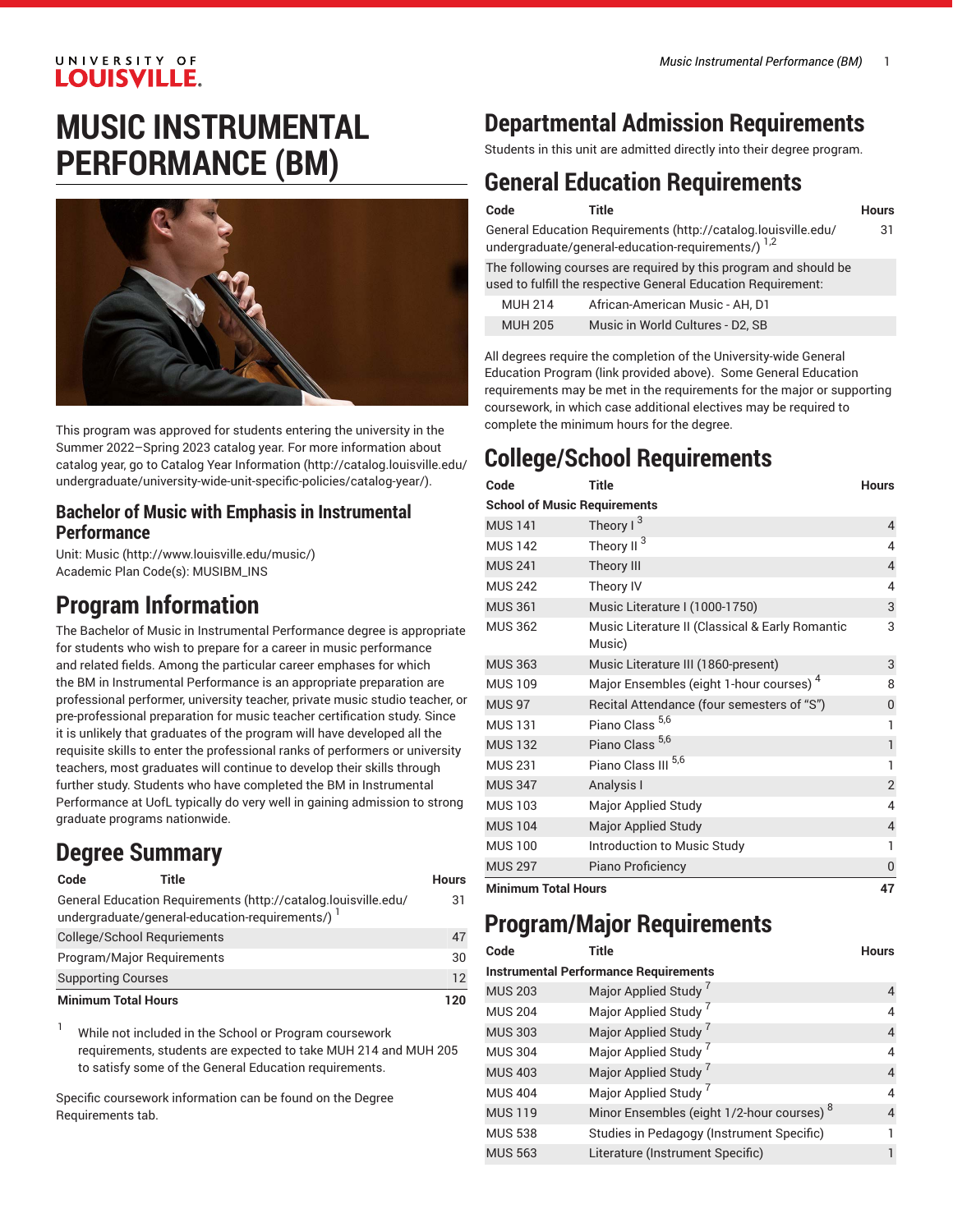### UNIVERSITY OF **LOUISVILLE.**

| <b>MUS 397</b>                           | Junior Recital <sup>9</sup>             | O              |
|------------------------------------------|-----------------------------------------|----------------|
| <b>MUS 497</b>                           | Senior Recital - CUE (CUE) <sup>9</sup> | 0              |
| <b>Minimum Total Hours</b>               |                                         | 30             |
| Code                                     | Title                                   | <b>Hours</b>   |
| <b>Supporting Courses</b>                |                                         |                |
| <b>Advanced Theory</b>                   |                                         |                |
| Select one of the following:             |                                         | 2              |
| <b>MUS 348</b>                           | Analysis II                             |                |
| <b>MUS 145</b>                           | <b>Secondary Composition</b>            |                |
| <b>MUS 146</b>                           | <b>Secondary Composition</b>            |                |
| <b>MUS 345</b>                           | <b>Orchestral Scoring</b>               |                |
| <b>MUS 346</b>                           | <b>Band/Choral Scoring</b>              |                |
| <b>MUS 547</b>                           | <b>Chromatic Harmony and Analysis</b>   |                |
| <b>MUS 548</b>                           | Post-Tonal Theory and Analysis          |                |
| <b>MUS 549</b>                           | Renaissance Counterpoint                |                |
| <b>MUS 550</b>                           | <b>Baroque Counterpoint</b>             |                |
| <b>MUS 359</b>                           | Conducting I                            | 2              |
| Music Electives <sup>10</sup>            |                                         | 3              |
| General Electives <sup>10</sup>          |                                         | 3              |
| General or Music Electives <sup>10</sup> |                                         | $\overline{2}$ |
| <b>Minimum Total Hours</b>               |                                         | 12             |

### **Upper Division Assessment**

All students enrolled in a music degree program will be reviewed at the approximate midpoint of the selected program in order for students to achieve Upper Division status. Students must meet the standards of this review to register for 400-level courses in music. Both the elements and standards of the review are established by the faculty and include credit for MUS 242 Theory IV or Analysis (MUS 347 for BA General; MUS 349 for BA Jazz Studies; MUS 350 for BA Music & New Media); MUS 361; 4 semesters of Applied Instrument at the course numbers required for the degree; Piano Proficiency Examination; MUS 97 Recital Attendance, with a grade of S for 4 semesters; Ensemble participation; cumulative 2.5 GPA (good standing); minimum of 48 credit hours completed; pass ENGL 101 or ENGL 105; and 3 additional General Education/Cardinal Core courses.

Additional specific elements and standards appropriate to specific degree programs in jazz studies (including jazz performance, music education and music therapy with tracks in jazz studies, and the BA in jazz studies), music composition, music education, music history, instrumental and vocal performance, pedagogy, music theory, and music therapy are required of students in order to achieve Upper Division status and to continue in the degree program. Specific degree requirements are determined by the concentration and area faculties and are outlined in the *Undergraduate Student Handbook*.

#### **Code Title Hours**

### **Culminating Undergraduate Experience (Graduation requirement)**

Requirement fulfilled by completing:

MUS 497 Senior Recital - CUE

1 Students are required to take MUH 214 and MUH 205.

 $2^{2}$  MUH courses will not be accepted as music electives or cardinal core courses with the exception of ANTH 205/MUH 205 and PAS 214/MUH 214.

Students who do not pass the computer-based Fundamentals Test prior to the beginning of the fall semester are required to enroll in MUS 91 Fundamentals of Music I for 0 credit concurrently with MUS 141. Students who do not pass MUS 141, and students who enter the School of Music in January and do not place into MUS 142, must enroll in MUS 92 for the spring semester. Credits for MUS 92 do not count toward the degree.

- 4 Strings take section 01, others solely dependent on the ensemble audition.
- 5 For students with a piano background, three semesters of Secondary Piano (MUS 121-MUS 221) may be substituted.
- 6 Students must be enrolled continuously in Piano Class until their piano requirement has been completed. Those students who pass the Piano Proficiency Examination before the end of the third semester of Piano Class may replace the requirement with electives or with secondary piano if faculty load permits. Entering students who have a background in piano may register for MUS 297 Piano Proficiency for one semester with approval of the Keyboard Area.
- Woodwind option: Students with a major in flute, oboe, clarinet, bassoon, or saxophone may devote as many as 14 of the 32 hours required in the major instrument to the study of other woodwind instruments. After completing one semester of study in the major instrument with a grade of A or B, the student may elect the above option with the approval of the woodwind faculty. Continued enrollment in the option will be dependent upon satisfactory progress in the major instrument studied. An outline of the applied music study must be approved by the teacher of the major instrument. One-half of the senior recital may consist of solo or ensemble performance of one or more secondary instruments.
- 8 Students must be enrolled in Minor Ensemble for a minimum of six semesters. The applied teacher must approve the choice of Minor Ensembles that will count towards the degree.
- 9 Junior and senior recitals for all performance degrees are public recitals.
- <sup>10</sup> Music electives in any Bachelor of Music degree should be chosen from courses in Music History, Music Theory/Composition, Music Education, Music Literature, Music Pedagogy, Music Therapy, Jazz, a secondary applied area, or a non-required ensemble. Courses beyond the degree requirement in the student's major applied area or in the required major ensemble(s) are not appropriate. MUH courses will not be accepted as music electives. School of Music students may count up to two one-hour Physical Education courses toward the general elective requirement.

## **Flight Plan**

3

| Course          | Title                                | <b>Hours</b>   |
|-----------------|--------------------------------------|----------------|
| Year 1          |                                      |                |
| Fall            |                                      |                |
| <b>MUS 100</b>  | Introduction to Music Study          | 1              |
| <b>MUS 103</b>  | <b>Major Applied Study</b>           | $\overline{4}$ |
| <b>MUS 109</b>  | <b>Major Ensembles</b>               |                |
| <b>MUS 141</b>  | Theory I                             | $\overline{4}$ |
| <b>MUS 97</b>   | <b>Recital Attendance</b>            | 0              |
| <b>MUS 131</b>  | Piano Class                          | 1              |
| <b>MUS 119</b>  | Minor Ensembles                      | 0.5            |
| <b>ENGL 101</b> | Introduction to College Writing - WC | 3              |
|                 | <b>Hours</b>                         | 14.5           |
| Spring          |                                      |                |
| <b>MUS 104</b>  | <b>Major Applied Study</b>           | $\overline{4}$ |
| <b>MUS 109</b>  | <b>Major Ensembles</b>               |                |